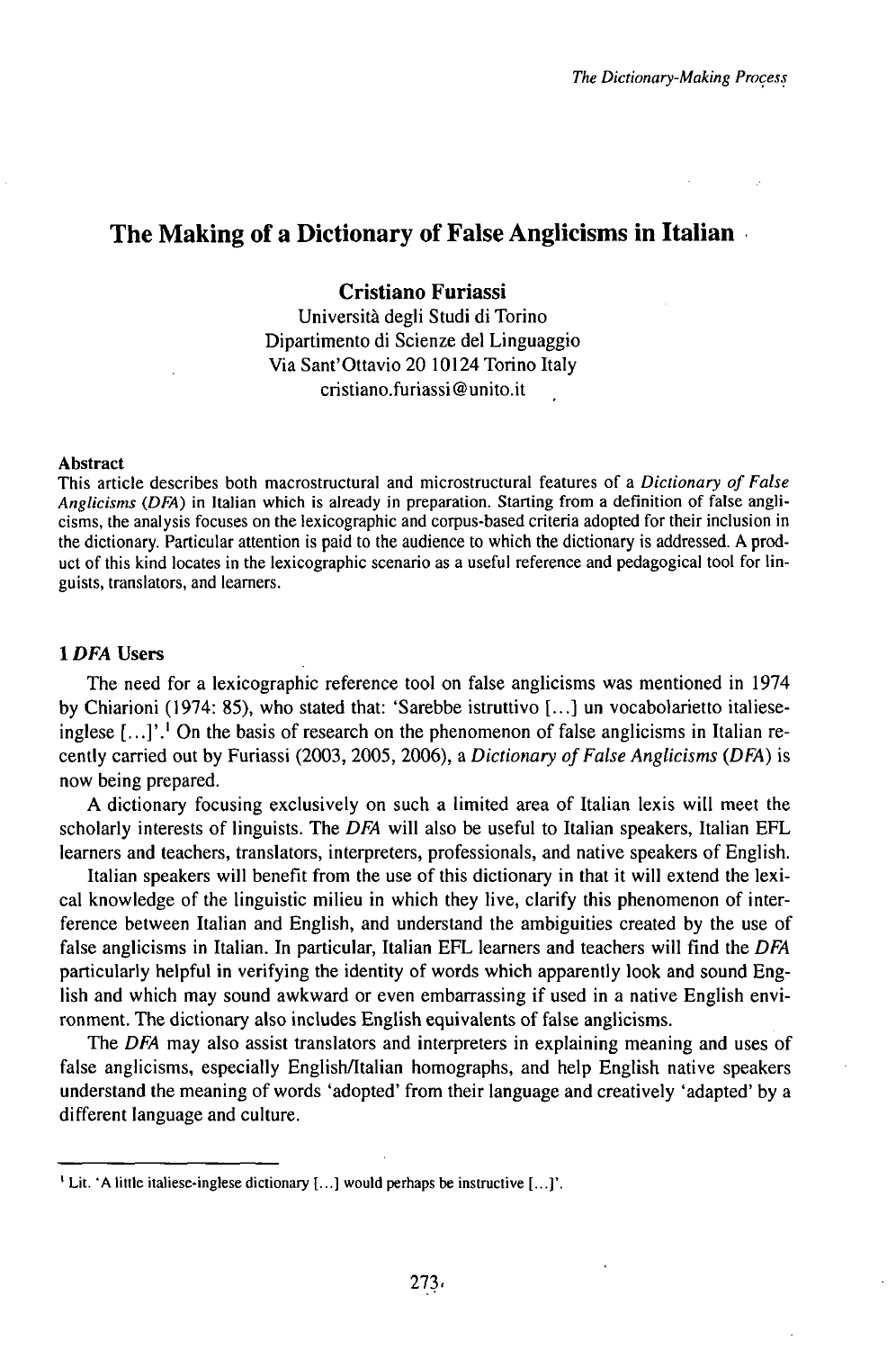# *2* **The linguistic Status of False Anglicisms**

According to Furiassi (2003: 123), '[fjalse anglicisms are either formally or semantically different from the original English words from which they are supposed to derive, so that both an English native speaker, proficient in Italian, and an Italian native speaker, proficient in English, would recognize them in spoken and written registers'.

There are three fundamental types of false anglicisms which may be classified according to the linguistic processes from which they originate: autonomous compounds, compound ellipses, and semantic shifts. Autonomous compounds are non-English compounds with two elements that can be found separately in English, whose composite form, however, is a genuine Italian product. Such compounds are not used in native varieties of English (e.g. *recordman < record + man).* The ellipsis of an English compound can be formally found in English, though with a different meaning. After becoming lexical units independent of the English compounds from which they derive, such elliptical forms may hinder the full comprehension of the word. Even though the ellipsis of compounds is quite a common word-formation process in both English and Italian, some compound ellipses of English words are characteristic of the Italian language (e.g. *basket < basketball).* A false anglicism derived from a semantic shift is a word that may be encountered in English but that takes on a new meaning in Italian. The meaning given to such items strikes the ordinary English speaker as counterfeit (e.g. *mister* vs. *coach* or *trainer).*

# **3 Selection Criteria**

In order to include false anglicisms in the *DFA,* several lexicographic and corpus-based criteria have been devised. The three lexicographic criteria are: A. A false anglicism must not be found as an entry or sub-entry in monolingual English dictionaries such as *CDAE, LDCE, Merriam-Webster, NODE, NSOED, OED,* and *WNW.* B. If an item is found as an entry or sub-entry in monolingual English dictionaries, it must have a different meaning in Italian. C. In order to qualify as a false anglicism, an item must also be found either in an Italian dictionary such as *Devoto-Oli, DISC, GDU,* and *Zingarelli* or in collections of neologisms and foreign words such as the *DEA.*

The three corpus linguistic criteria used to select false anglicisms are: D. A false anglicism should not be encountered in large-scale English corpora such as *BNC* or *BNC Web, BoE, ICAME,* and *ICE.* E. If an item is found in English corpora, it must have a different meaning in Italian. F. An item must also be found either in Italian newspaper corpora such as *La Repubblica* and *HF* or in Web resources such as *WebCONC, WebCorp,* and *Word Spy.<sup>2</sup>*

Whereas parameters A, B, D, and E must all be true at the same time, C and F can be applied alternatively, i.e. a false anglicism must be attested somewhere, whether it appears in

<sup>2</sup> Although Sinclair (1991: 18) maintains that '[...] the language of newspapers is just one variety [...] and not a reliable sample of the language [.]', Italian newspaper corpora are felt to be most suitable to study false anglicisms since newspaper language is representative of a wide range of registers and is highly receptive and open towards linguistic creativity in general.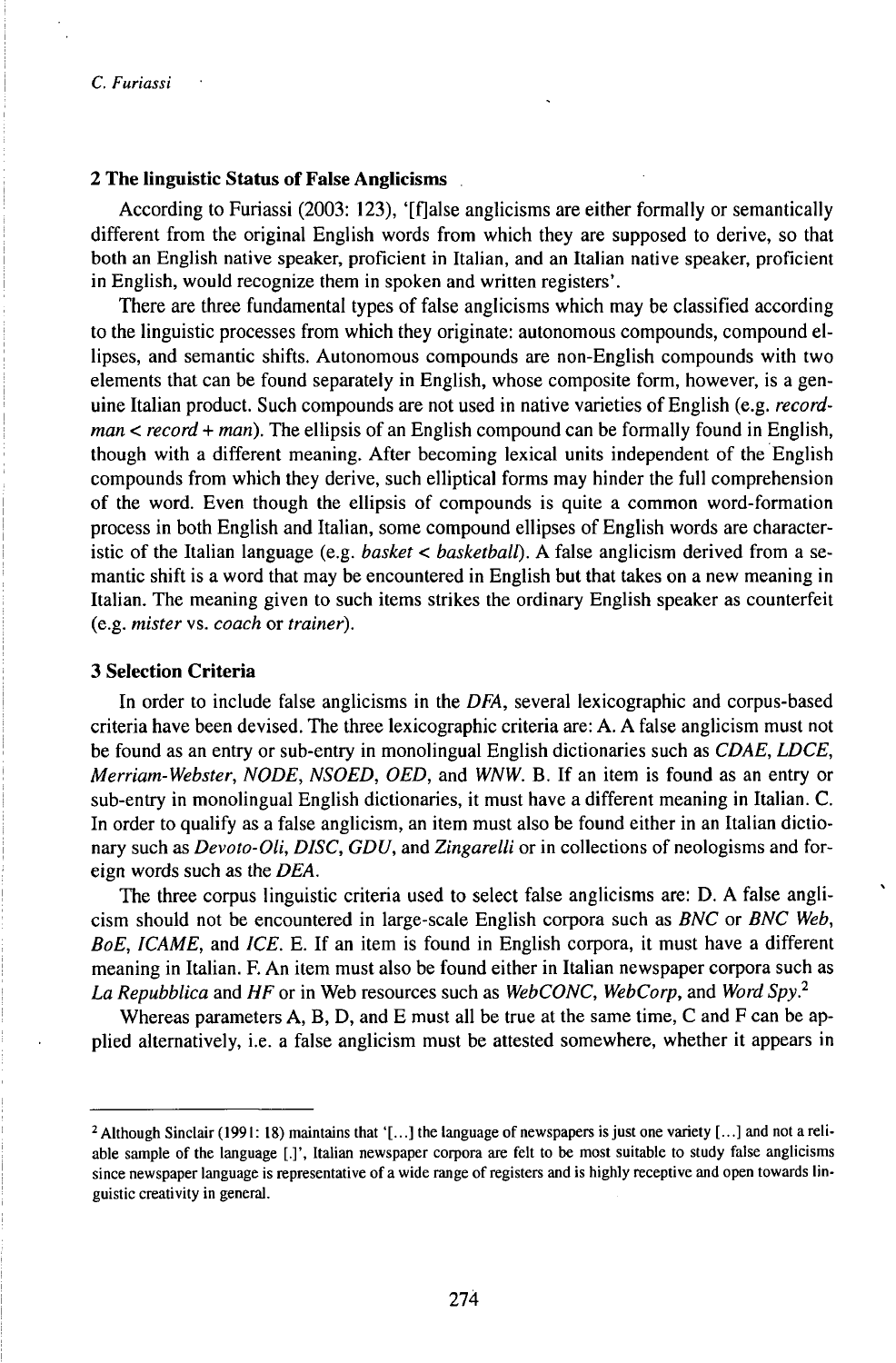dictionaries or corpora.<sup>3</sup> Moreover, A and D apply to autonomous compounds which obviously do not formally exist in English (e.g. *recordman* vs. *record holder*). Finally, B and E concern compound ellipses (e.g. *water* < *water* closet) and semantic shifts (e.g.  $box$ ).

The procedures followed in compiling the DFA word list are manifold and complex. Although the reliability of the list is based on the selection criteria, the final decision about the inclusion or exclusion of certain items depends to a certain extent on the lexicographer's intuition. Finally, since more elaborate computational tools and techniques may be developed, updated lexicographic resources may come into the market, and new corpora may be created, the number of items included in the final list may vary and/or increase.

# 4 The DFA Word List

In the present state, the DFA contains a word list of 200 entries, listed in Table 1 below.

| adventure man                | day after             | lilt                   | script monitoring    |
|------------------------------|-----------------------|------------------------|----------------------|
| after                        | doomwriter            | <b>lifting</b>         | sexy bar             |
| influr dark                  | doomwriting           | living                 | Sexy party           |
| afterhour                    | dread                 | longseller             | sexyshop             |
| $\overline{\text{All Star}}$ | duty.                 | look maker             | skiman               |
| antidoping                   | eros ecriter          | Lamapark <sup>30</sup> | skin                 |
| autocaravan                  | Eurocity <sup>®</sup> | mail                   | ski stopper          |
| mitogoal                     | earngoal              | matwork                | slin                 |
| Autogrill®                   | <b>Euronight</b>      | maxiscooter            | Slow Food*           |
| autostop                     | far west              | minibar                | slowfox              |
| babydoll                     | fithoxe               | minibasket             | smart har            |
| buhy killer                  | fit dance             | minivolley             | smart shop           |
| baby parking                 | fit yuga              | mixx                   | smile                |
| baby pusher                  | <i><b>Minner</b></i>  | mister                 | smaking              |
| harwoman                     | thy and drive         | montgomery             | soft core            |
| basket                       | flying junior         | naziskin               | soft title           |
| heach                        | food valley           | net shop               | Soft White           |
| beach hasket                 | footing               | new jersey             | spacecake.           |
| beach tempis                 | forcing               | night                  | speaker              |
| heach volley                 | free climber          | no global              | Spider <sup>17</sup> |
| beauty                       | free shop             | rustes                 | splash football      |
| beauty case                  | ñıll                  | mide look              | spot                 |
| heauty farm                  | full optional         | open space             | stage                |
| beauty hostess               | gadget                | opinični maker         | starter              |
| bermuda                      | इत्यर्थप्रा           | optional               | steady seller        |
| diad                         | ຂກຳ ຕົ22              | perally ing            | step                 |
| black note                   | kinger                | veelina                | stick                |
| hndy <sup>*</sup>            | gin kanan             | personal               | stockhouse           |
| bomber                       | gin tonic             | personal cooler        | stop and get         |
| hook                         | kirl <sub></sub>      | pick up                | strip                |
| box                          | global                | nile                   | stripman             |
| boxer                        | go go girl            | playout                | stripwoman           |

<sup>&</sup>lt;sup>3</sup> The reason for using corpora in lexicography is clearly stated by Sinclair (2003: 167): '[a] dictionary describes the vocabulary of a language or a coherent subset of a language. For each language or subset a set of texts can be assembled which provide evidence of the choices and combinations of choices that are made by the users of the language. Such a set of texts is called a corpus [...]'.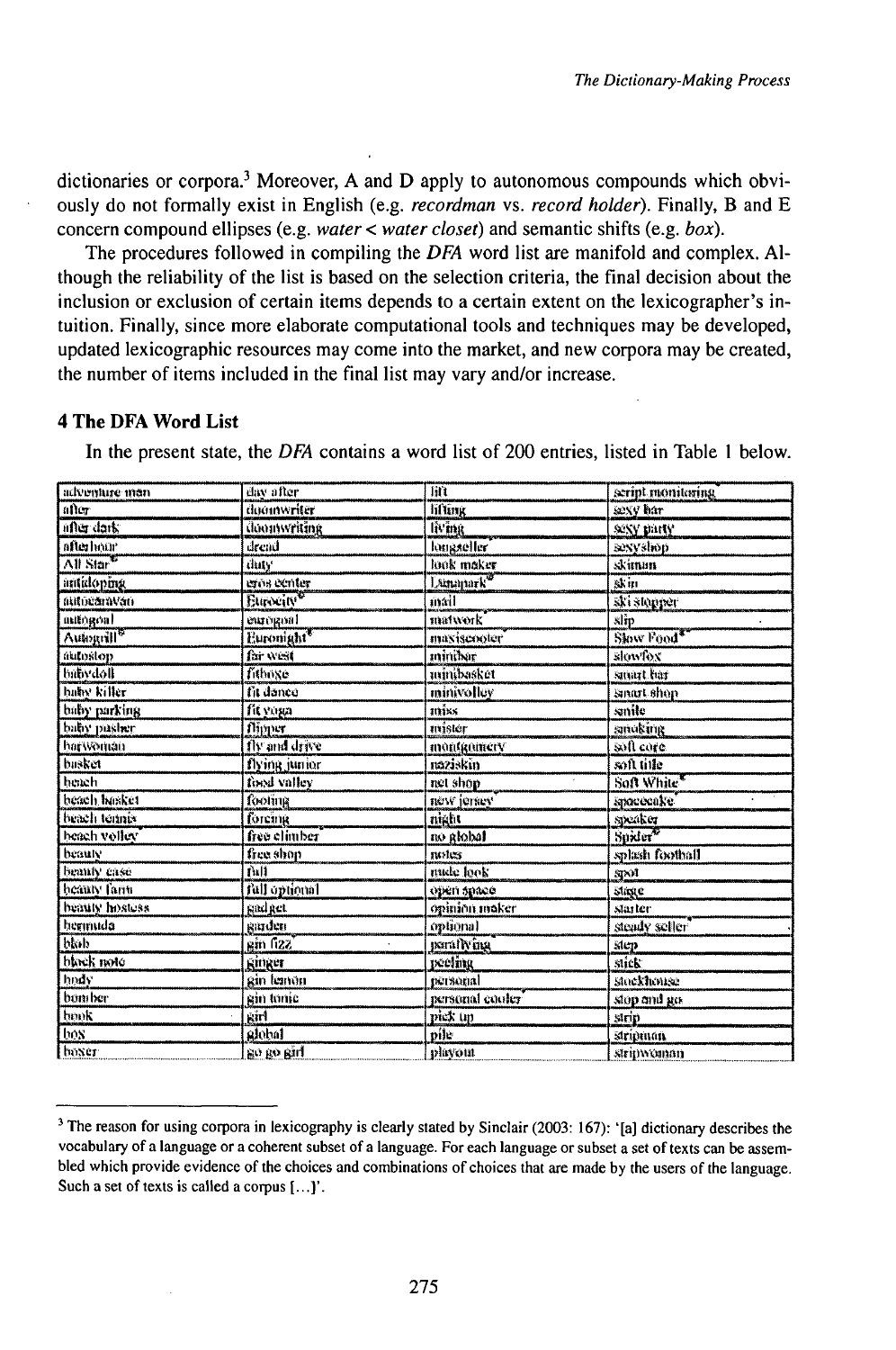| hoxer                  | go go girl      | playout                  | stripweanan        |
|------------------------|-----------------|--------------------------|--------------------|
| сащега саг             | gulf            | trucket                  | stunt girl         |
| camping                | happy end       | poker                    | lalkınan           |
| Caroer Book            | hard discount   | pole                     | taxi girl.         |
| carter                 | heliski         | рону                     | telefilm           |
| easting                | hit             | power drink              | telequiz.          |
| catch                  | twt club        | <b>IRHWEE YORE</b>       | testimonial        |
| eity bike              | hattine         | pall                     | ficket             |
| Citymatic <sup>v</sup> | infonoint.      | pullman                  | Ticket Restaurant' |
| clergyman              | instant book    | pash up                  | tight              |
| cocktail               | instant movie   | reality                  | tik                |
| compact                | instant seller  | recordman                | <b>Inast</b>       |
| concept store          | internet point  | recordwarman             | top                |
| crack                  | jet society     | residence                | topless            |
| crash film             | jolly           | Rimmel <sup>6</sup>      | trench             |
| crash movie            | junbo           | Rollerblade <sup>®</sup> | moter              |
| cross.                 | $K-Way^{\circ}$ | roll-on                  | volley             |
| dancing                | liberty         | Scotch <sup>*</sup>      | water              |
| dark lady              | life combat     | script girl              | wisdsurf           |

#### Table 1. The DFA Word List

#### 5 Macrostructure

Macrostructure has been described by Béjoint (2000: 11,12) as '[...] the result of the selection of 'words' through the use of various criteria [...]'. According to the principles recognized by Hartmann (1983: 7), a dictionary of false anglicisms in Italian may be considered as a 'segmental dictionary' since it deals with a 'restricted' area of the lexicon and is the result of a 'deliberate selection' made by the compiler.<sup>4</sup>

The DFA is descriptive since it records instances of false anglicisms found in dictionaries and in the press without any normative implication.<sup>5</sup> The dictionary has a synchronic approach in the sense that it does not have explicit etymological aims. However, some information about the origin of false anglicisms and about the formation processes involved in their coinage is included.<sup>6</sup>

Another essential feature, which is closely related to the audience to which the dictionary is addressed, is what Marello (1989: 18) calls 'bidirezionalità', i.e. bidirectionality. The DFA will contain information typical of bilingual dictionaries, such as phonetic transcription and

<sup>&</sup>lt;sup>4</sup> A range of synonyms for 'segmental dictionaries' has been put forward by Svensén (1993: 32), who uses the term 'restricted dictionary', and also by Landau (1984: 22), who uses the term 'special-purpose dictionary'. As Landau (1984: 22-25) argues, '[s]pecial-purpose dictionaries [...] may deal with etymology, pronunciation, spelling, vocabulary, usage, synonymy, offensive and taboo words, slang, dialect, neologisms, and many other subjects. [...] Collections of new words (neologisms) vary from flippant newspaper glossaries to extensive dictionaries with illustrative quotations documenting each new term'.

<sup>&</sup>lt;sup>5</sup> Landau (1984: 32) maintains that '[a]II dictionaries based on usage – and all competently done dictionaries must be based on usage – are descriptive'.

<sup>&</sup>lt;sup>6</sup> According to Landau (1984: 101), '[t]he importance of etymology for historical dictionaries is beyond dispute. [...] Synchronic dictionaries, on the other hand, need not deal with etymology at all'.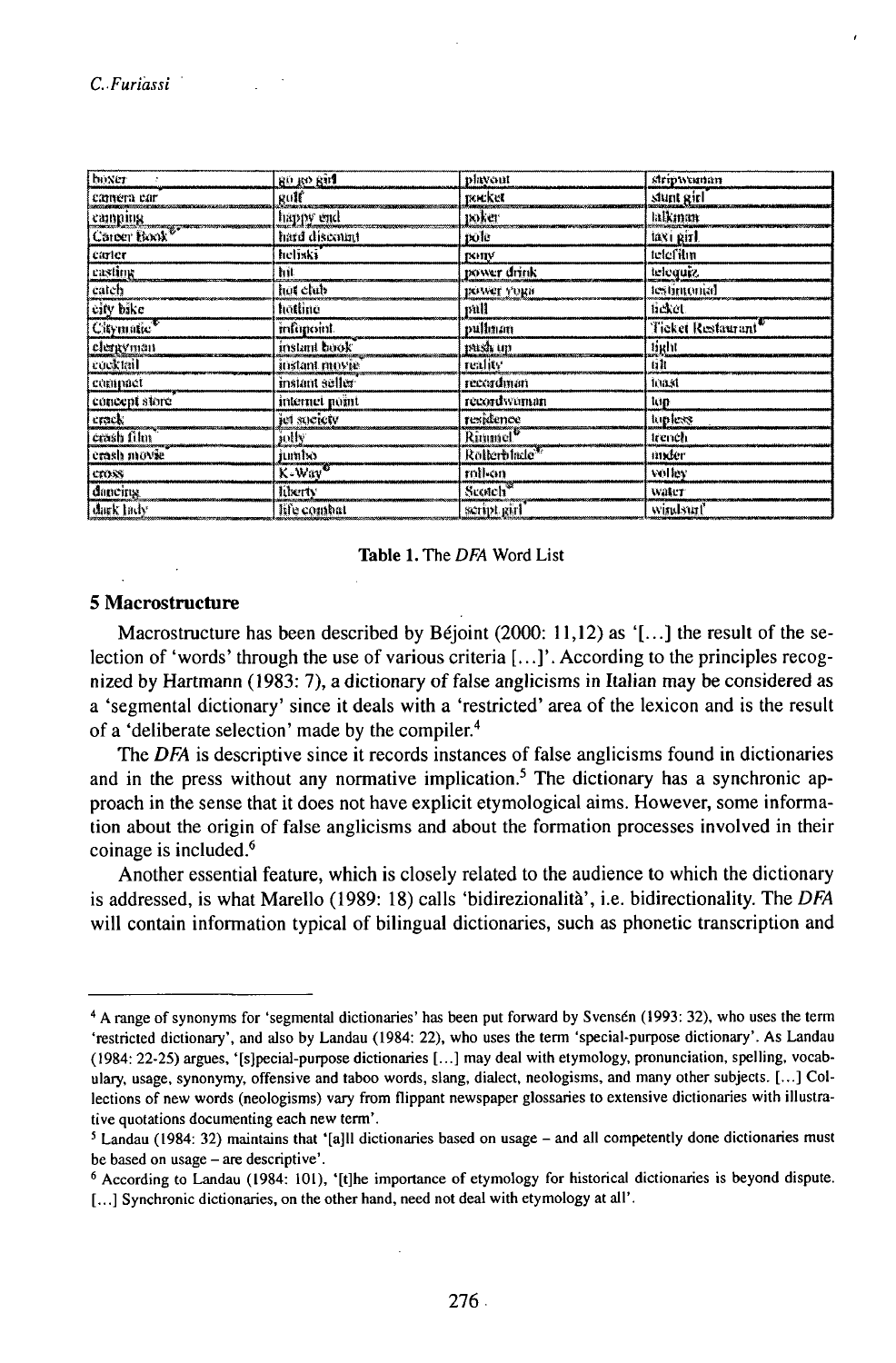translation. Finally, false anglicisms, at least the majority of them, are authentic Italian creations, which prevents lexicographers from classifying a dictionary of this kind as a collection of foreign words in the strict sense.

# 6 Microstructure

The DFA microstructure, i.e. the structure of each entry, includes 12 features: 1. spelling variants; 2. pronunciation in IPA transcription; 3. grammatical information; 4. usage labels related to semantic fields, 5. typology; 6. definitions; 7. mediating languages, if any; 8. date of first attestation; 9. typical collocations, if any; 10. real examples taken from newspaper corpora, if any; 11. English translation equivalents; 12. Italian synonyms, if any.

Special acronyms, abbreviations, and symbols are used to mark the characteristics of each entry feature. Acronyms are excluded from the dictionary, deserving separate treatment (e.g. SMS). Although eponyms were originally capitalized, the false anglicisms derived from them are listed in small letters, having become generic nouns (e.g. carter). Conversely, false anglicisms that the author has reason to believe constitute trademarks have been capitalized and identified by the label ' $\mathcal{D}'$  (e.g. *Scotch* $\mathcal{D}$ ).<sup>7</sup> In addition, false anglicisms which may be considered very recent neological formations in English are marked by an asterisk '\*' (e.g. longseller\*).

A sample entry for the false anglicism *jolly* is shown below in Table 2.

jolly I Alzally E Alzally  $\emptyset$  m EN SP TE CE -jolly joker- a. "ciascuna delle due narticolari carte da pinco presenti in alcuni. mazzi e alle quali è possibile attribuire un valore particolare' 1918 giocare il jolly b. "colpo di fortuna" 1923 pescare il jolly c. 'persona capace di svolgere funzioni diverse o di coprire più ruoli a seconda delle necessità. 1949 fare da folly d. 'persona. particolarmente socievole e allegra che anima feste di vario tipo' 1988 essere il jolly, fare il jolly e. 'tipo particolare di ricerca informatica che può essere effettuata digitando il simbolo dell'asterisco' 1990 carattere jelly ex a. Trascome le ciornate a shucciare le mele o a ciocare a carte, con una cornacchia appollaiata sulla spalla; l'uccello dispettoso ogni tanto gli ruba il *jolly*. LR 1985 b. Questa volta, però, aveva pescato il jolly, il calciatore capace di fare la differenza. LR 1989 c. Un *jolly* da tirar fuori in tornei brevi come un Mondiale, in gare importantissime<sup>3</sup> CS 2003 d. È in piena forma l'onorevole Longo quando fa il jolly sadomaso e parla del suo partitino come di una compagnia di cialtroni-burloni, LR 1988 e.?

<sup>&</sup>lt;sup>7</sup> Neither the presence nor the absence of the label '®' should be regarded as affecting the legal status of any trademark or any company owner of a trademark included in the DFA word list.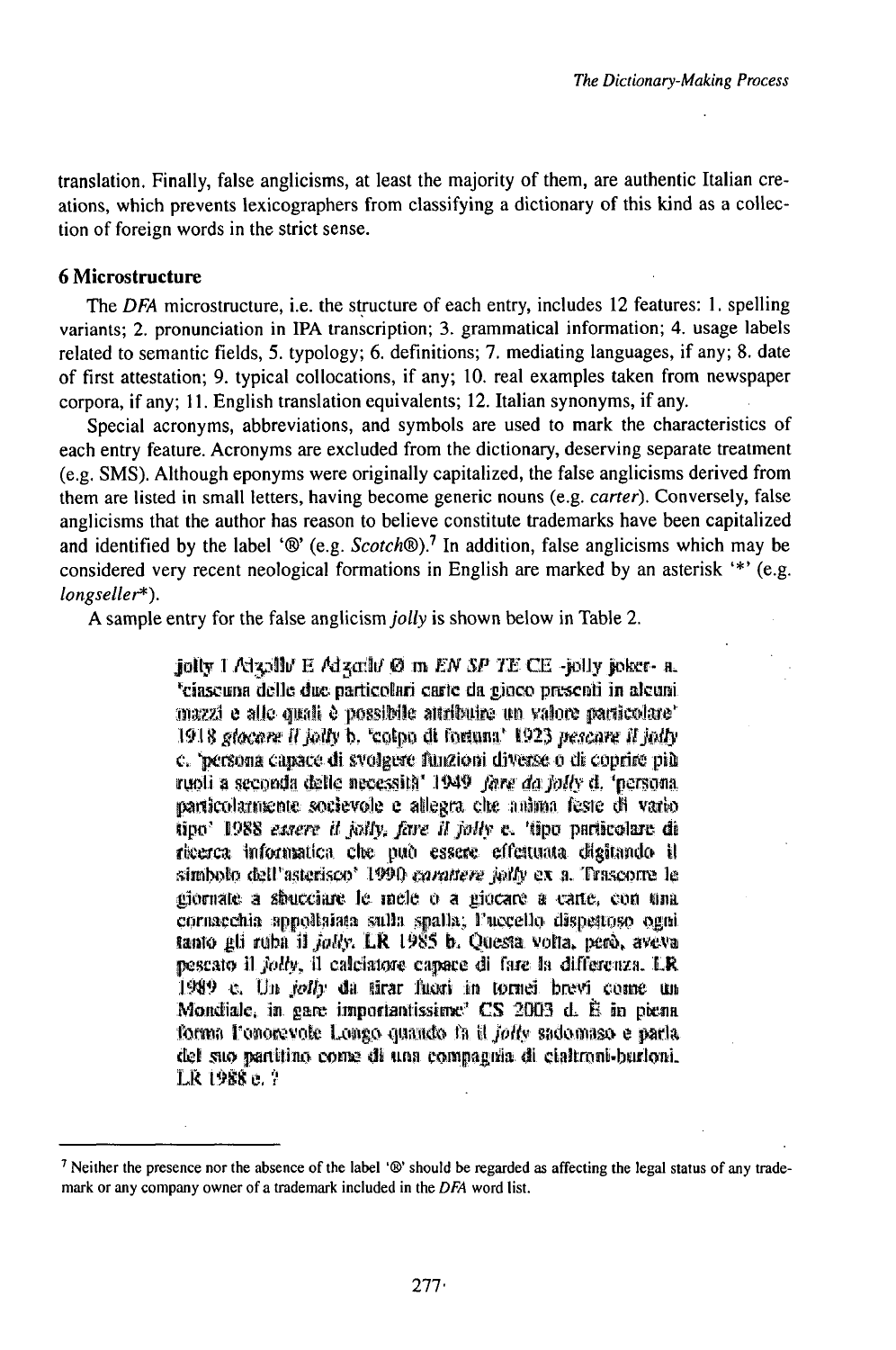Tr a. Joker, wild card b. Incky break, lucky strike v. all-purpose person, all-round substitute, all-rounder, factotum, jack-of-alltrades, multi-purpose person, swing man, utility man, utility player d. buffoon, clown, comic, foot, humorist, jetter, joker, practical joker, prankster, trickster, wag e. wild card search Syn a, marta b, colpo di fortuna, combinazione fortunata, cartavincente, asso nella manica c. factorum, persona polivalente d. allegrone, buffone, buontempane, burlone, celione, giullare, mattacchiane, pagliaccio, tipo ameno e. ?

Table 2. A DFA Sample Entry

# **7 Conclusion**

The work concerning the compilation and updating of the DFA is constantly in progress since new false anglicisms are being found and methodological improvements for the retrieval of new ones may be devised. In addition, stricter policies on the inclusion of entries may also be implemented, since some items in the word list have a very low overall frequency in the corpora examined.

It is hoped that the compilation of a dictionary of false anglicisms will make a significant contribution to the improvement in the use of English on the part of Italian speakers and learners. Although it accounts for a rather circumscribed area of the lexical contact between English and Italian, readers will hopefully be attracted by the complex phenomenon of false anglicisms which further confirms the influence of English on the Italian language and culture.

# **References**

#### A. Dictionaries

- Agnes, M. E., Laird, C. (ed.) (2002), Macmillan Webster's New World Dictionary and Thesaurus. Oxford, Macmillan - Accent Softaware. (WNW)
- Brown, L. (ed.) (1996), New Shorter Oxford English Dictionary. Oxford, Oxford University Press -Rotterdam, Electronic Publishing. (NSOED)
- De Mauro, T. (ed.) (2000), Grande dizionario italiano dell'uso. Torino, UTET Editoria Multimediale. (GDU)
- Devoto, G., Oli, G. C. (eds.) (2002), Il dizionario della lingua italiana su CD-ROM. Edizione 2002-2003. Firenze, Le Monnier – Modena, Expert System. (Devoto-Oli)
- Gove, P. B. (ed.) (2000), Merriam-Webster's Unabridged Dictionary. (Third edition) Springfield, Massachusetts, Merriam-Webster. (Merriam-Webster)
- Görlach, M. (ed.) (2001), A Dictionary of European Anglicisms. Oxford, Oxford University Press. (DEA)
- Hanks, P., Pearsall, J. (eds.) (2000) The New Oxford Dictionary of English. Oxford, Oxford University Press - Versaware. (NODE)
- Landau, S. I. (ed.) (2000), Cambridge Dictionary of American English. Cambridge, Cambridge University Press. (CDAE)
- Murray, J. A. H., Bradley, H., Craigie, W., Onions, C. T. (eds.) (1992), The Oxford English Dictionary on CD-ROM. (Second edition) Oxford, Oxford University Press - Rotterdam, AND Software.  $(OED)$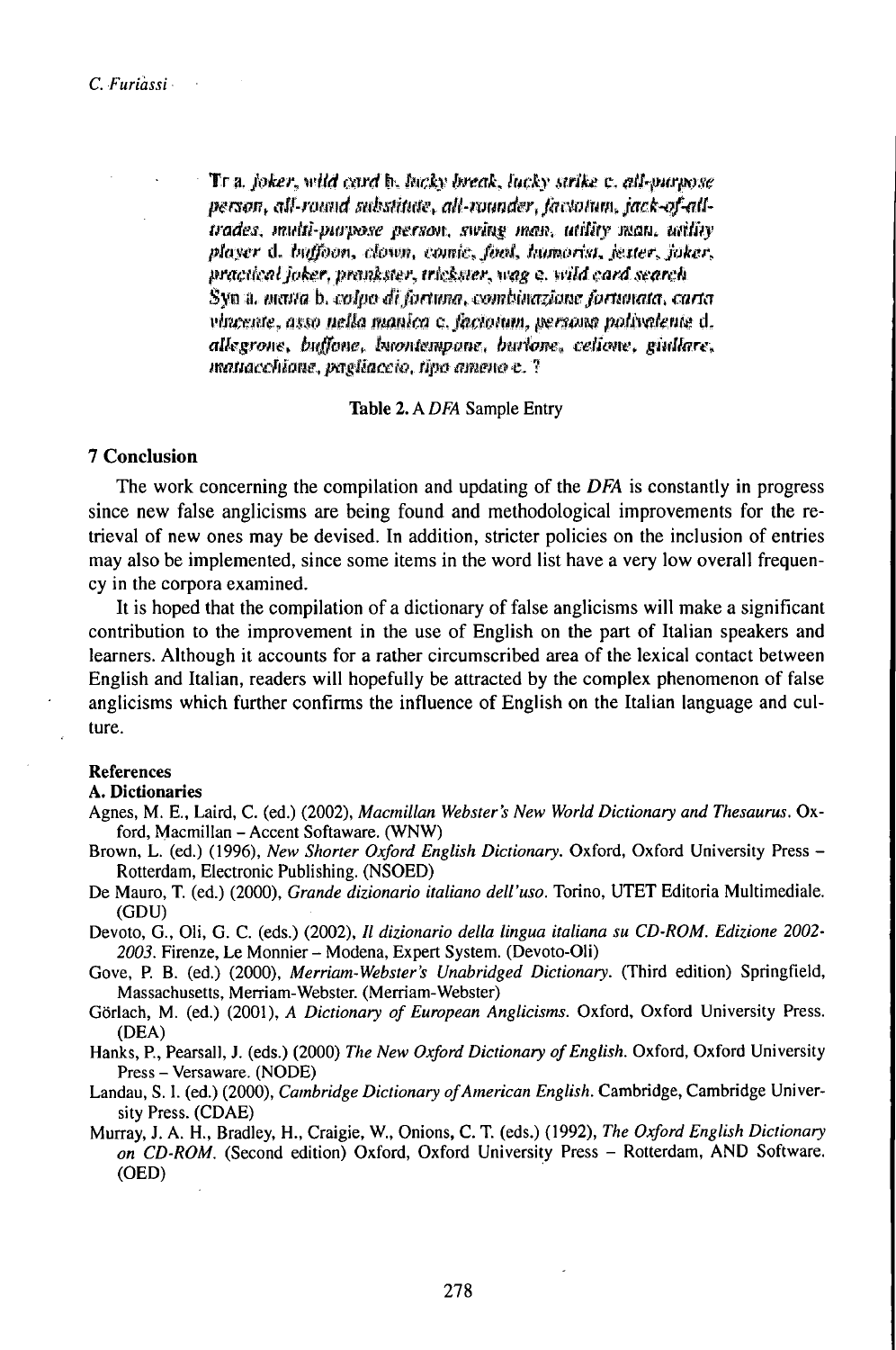- Sabatini F., Coletti V. (eds.) (2003), *Dizionario italiano Sabatini Coletti.* Firenze, Giunti Multimedia. (DISC)
- Summers, D. (ed.) (2003), *Longman Dictionary ofContemporary English.* London, Longman IDM. (LDCE)
- Zingarelli, N. (ed.) (2005), *Lo Zingarelli 2006 in CD-ROM. Vocabolario della lingua italiana.* Bologna, Zanichelli - Trento, I.CO.GE Informatica. (Zingarelli)

## **B. Books and articles**

Béjoint, H. (2000), *Modern Lexicography: An Introduction.* Oxford, Oxford University Press.

- Chiarioni, T. (1974), 'Prestiti «inglesi»: dal pH aljolly.' *Lingua nostra* XXXV, pp. 82-86.
- Furiassi, C. (2003), 'False Anglicisms in Italian Monolingual Dictionaries: A Case Study of Some Electronic Editions.' *International Journal ofLexicography* XVI, 2, pp. 121-142.
- Furiassi, C. (2005), 'Falsi anglicismi: punto d'incontro tra lessicografia e linguistica dei *corpora',* in Banti, G., Marra, A., Vineis, E. (eds.), *Atti del 4° congresso di studi dell'Associazione Italiana di LinguisticaApplicata (AItLA). Modena, I9,20febbraio 2004.* Perugia: Guerra Edizioni, pp. 279-302.
- Furiassi, C. (2006), *'Howjolly* is *thcjoker?* Problemi di traducibilità dei falsi anglicismi', in Banfi, E., Gavioli, L., Guardiano, C., Vedovelli, M. (eds.), *Atti del 5° congresso di studi dell'Associazione Italiana di LinguisticaApplicata (AItLA). Bari, I7,18febbraio 2005.* Perugia, Guerra Edizioni, pp. 129- 144.
- Hartmann, R. R. K. (1983), 'On Theory and Practice' in Hartmann, R. R. K. (ed.), *Lexicography: Principles and Practice.* London, Academic Press, pp. 3-11.
- Landau, S. I. (1984), *Dictionaries. TheArt and Craft ofLexicography.* New York, Charles Scribner's Sons.

Marello, C. (1989), *Dizionari bilingui.* Bologna, Zanichelli.

- Sinclair, J. (1991), *Corpus, Concordance, Collocation.* Oxford, Oxford University Press.
- Sinclair, J. (2003), 'Corpora for Lexicography' in van Sterkenburg, P. J. G. (ed.), *A Practical Guide to Lexicography.* Amsterdam, John Benjamins, pp. 167-178.
- Svensén, B. (1993), *Practical Lexicography: Principles andMethods ofDictionary-Making.* Oxford, Oxford University Press.

# **C. Corpora**

*Bank ofEnglish* (BoE)

© 1991 -2004, Collins COBUILD

http://www.collins.co.uk/Corpus/CorpusSearch.aspx

- *British National Corpus* (BNC)
	- Oxford University Computing Services

http://www.natcorp.ox.ac.uk

*British National Corpus World Edition* (BNC Web)

© 1996-2002, Lehmann, H.-M., Hoffmann, S., Schneider, P. (eds.)

http://korpus.hit.uib.no/cgi-binbnc/BNCquery

*HF Corpus* (HF)

Aksis, Universitetet <sup>i</sup> Bergen, Hofland, K., Furiassi, C. (eds.)

*International ComputerArchive ofModern and Medieval English* (ICAME)

Aksis, Universitetet <sup>i</sup> Bergen

http://www.hit.uib.no/icame.html

*International Corpus ofEnglish* (ICE)

© 2002, Department of English Language and Literature, University College London, Nelson, G. (ed.)

*La Repubblica Corpus* (La Repubblica)

© 2004, SSLMIT, Università degli Studi di Bologna, Baroni, M., Bernardini, S., Comastri, F., Piccioni, L., Volpi, A., Aston, G., Mazzoleni, M. (eds.)

http://sslmitdev-online.sslmit.unibo.it/corpora/query.php?mode=simple&path=&name=Repubblica